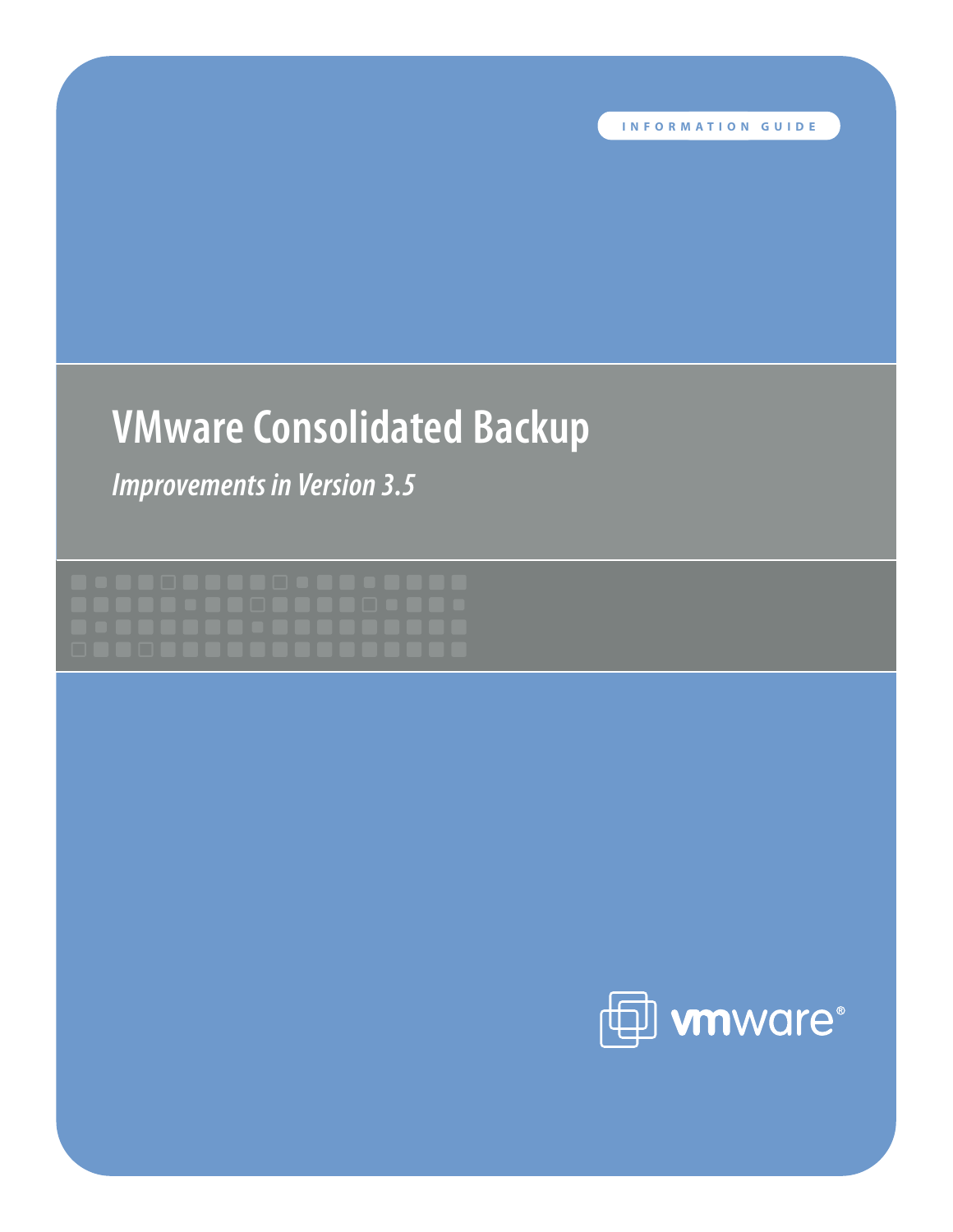# **Contents**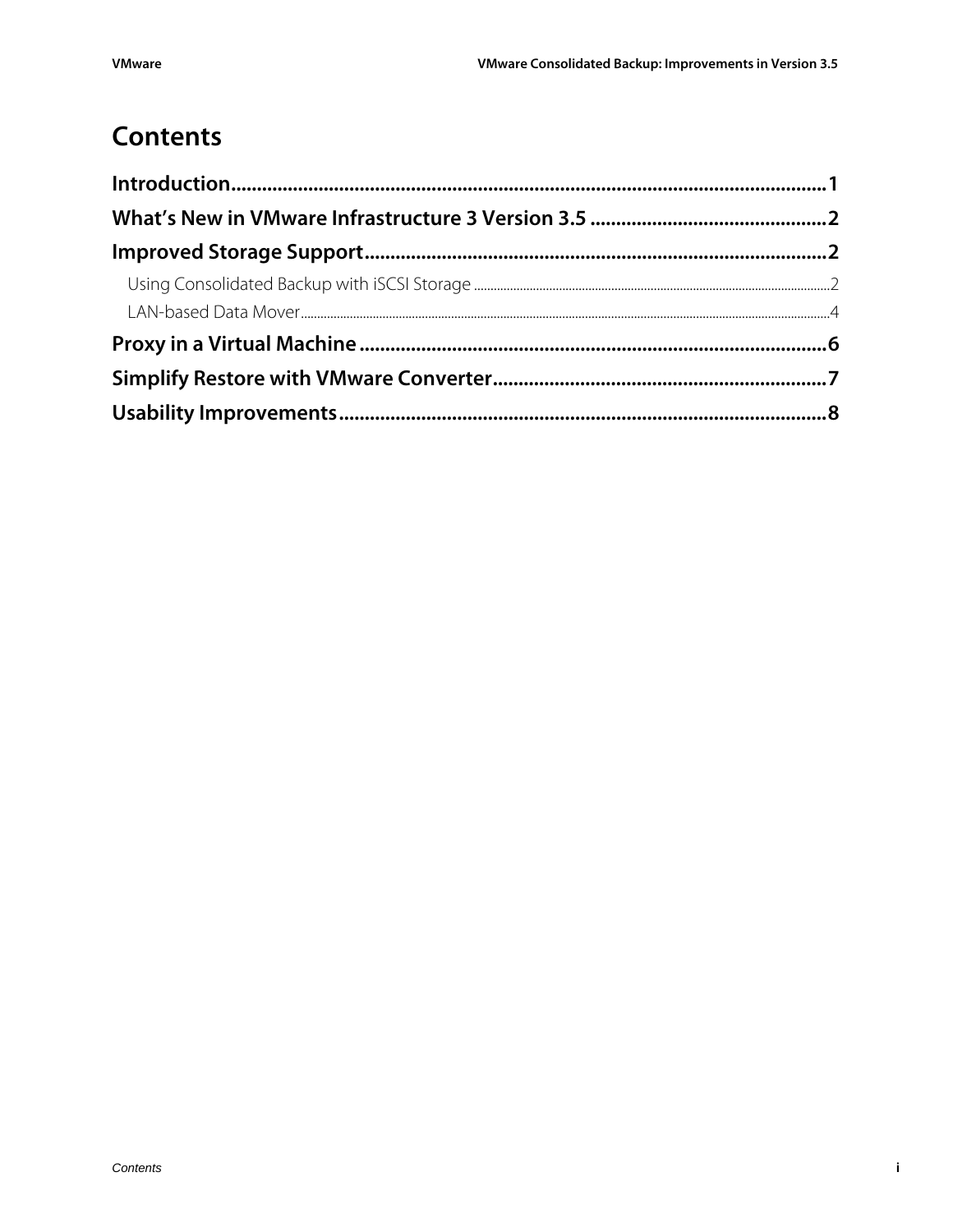# <span id="page-2-0"></span>**Introduction**

Virtual machines have become a critical part of many datacenters. More and more production applications run in virtualized environments. The need to protect these virtual machines running the production applications against data loss is urgent. VMware Infrastructure provides a variety of capabilities to achieve this objective.

Some customers use backup methodologies already deployed in physical infrastructure to protect virtual machines. For some environments, this solution is sufficient. However, for the vast majority of customers, installing and maintaining backup software agents inside all virtual machines adds management overhead. This solution is also difficult to scale in consolidated environments in 24x7 datacenters as backup windows shrink and performance requirements become stringent. In general, agent-based backup can be problematic for environments where speed of backup and ease of management of the backup infrastructure are critical.

VMware Consolidated Backup offers a superior data protection solution for virtual machines. Consolidated Backup enhances the ability of backup software to take fast and efficient backups of the virtual machines. It offers a flexible solution by offloading the backup workload from production ESX Server hosts to proxy servers.

Key benefits of using Consolidated Backup to protect VMware Infrastructure include:

- Providing snapshot-based online backups of individual virtual machines
- Eliminating backup workload from production ESX Server hosts
- Eliminating backup window by leveraging VMFS snapshot technology for backup
- Eliminating need for backup agents on each virtual machine by centralizing backup management on the backup proxies
- Integrating with current backup software to back up virtual machines

Consolidated Backup is part of the VMware Infrastructure suite of products. VMware ESX Server, a key component of VMware Infrastructure, is a production-proven virtualization layer run on physical servers that abstracts resources to be provisioned to multiple virtual machines. For more information on VMware Consolidated Backup, see the white paper "Understanding VMware Consolidated Backup" on www.vmware.com.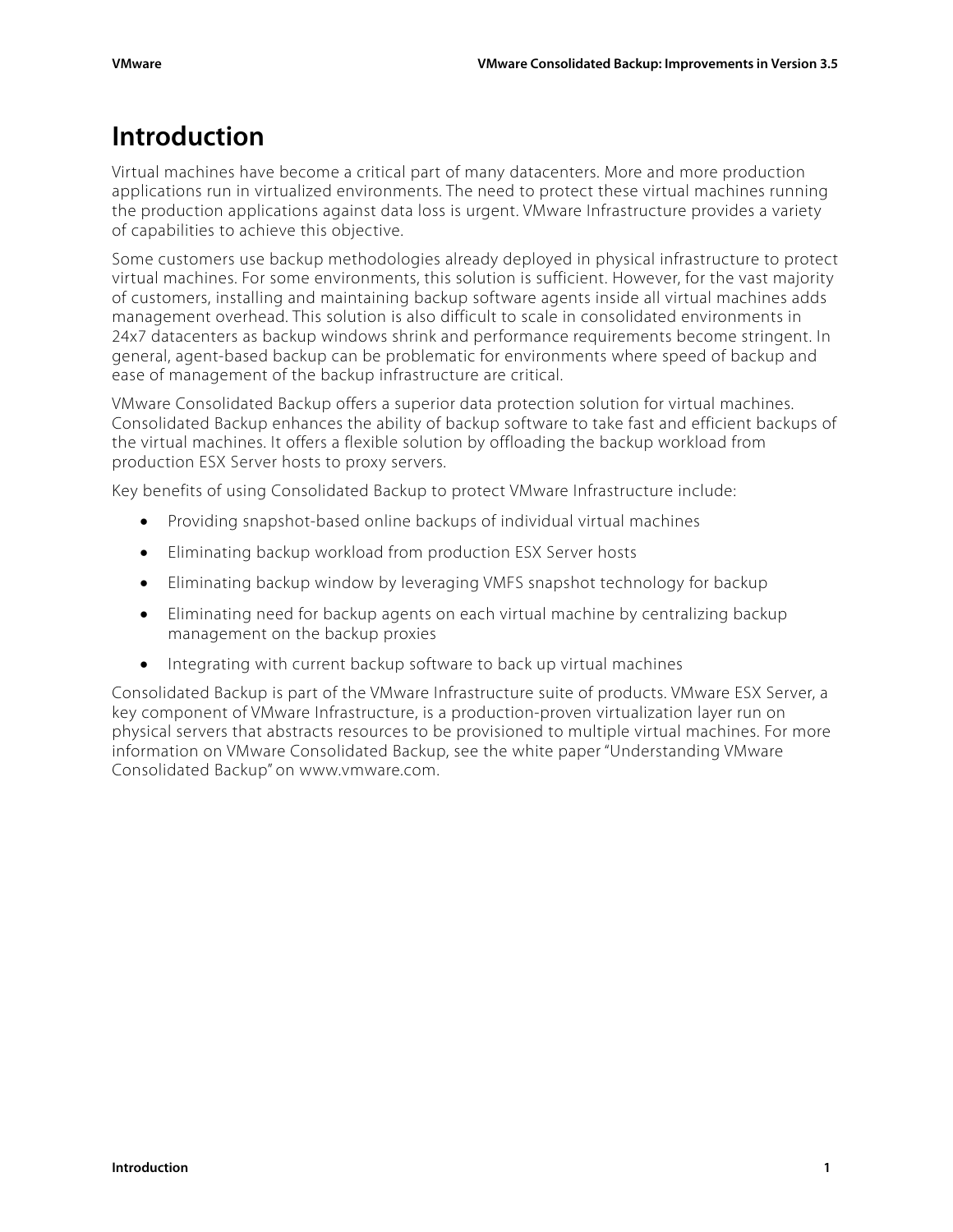# <span id="page-3-0"></span>**What's New in VMware Infrastructure 3 Version 3.5**

Version 3.5 of VMware Infrastructure introduces new features that make VMware Consolidated Backup more flexible, robust, and user-friendly. Consolidated Backup now supports more types of storage, including iSCSI SAN and NAS. In addition, the new version of Consolidated Backup can back up virtual machines stored on VMFS-based local storage on the ESX Server host.

With these enhancements, Consolidated Backup is the only solution that enables you to protect virtual machines across these diverse storage platforms using consistent methods, simplifying administration of this vital task.

This paper examines the new features in Consolidated Backup and explores the ways they help you implement efficient and effective backup protection for your VMware Infrastructure.

Key enhancements for Consolidated Backup in version 3.5 include:

- Support for backing up virtual machines stored on iSCSI SAN storage, Network Attached Storage (NAS) and local storage inside the ESX Server host
- Support for moving the backup snapshots of virtual machines over the LAN, removing the need for SAN-based storage
- Support for implementing the proxy server inside a virtual machine (with no tape drive support needed inside the virtual machine)
- Support for using VMware Converter as restore mechanism for Consolidated Backup images
- Support for 64-bit Windows Server 2003 and more versions of 32-bit Windows server 2003 as proxy server

Along with these major improvements, this version introduces many usability improvements.

# **Improved Storage Support**

From the beginning, VMware Infrastructure 3 has supported many types of storage devices for on ESX Server. Each type of storage offers particular benefits to customers seeking to balance cost, performance, and manageability. Although ESX Server supported many types of storage for virtual machines, the Consolidated Backup snapshot mechanism was available to protect virtual machines only if they were stored on Fibre Channel Storage Area Networks. To back up virtual machines stored on NAS devices or local storage, customers had to employ less efficient data protection methods.

With version 3.5, Consolidated Backup now supports backing up virtual machines stored on iSCSI or local storage. Consolidated Backup can also back up vmdk files stored on NAS devices. This gives you flexibility to choose the storage for your virtual machines that best meets your needs without sacrificing backup efficiency.

### **Using Consolidated Backup with iSCSI Storage**

iSCSI is relatively new storage technology that leverages the simplicity and ubiquity of Ethernet network technology to share storage among ESX Server hosts. iSCSI has quickly become a popular choice among VMware users.

iSCSI is implemented in one of the two ways: One is with a software initiator, with iSCSI functionality emulated in software and a simple Ethernet adapter used for connectivity to the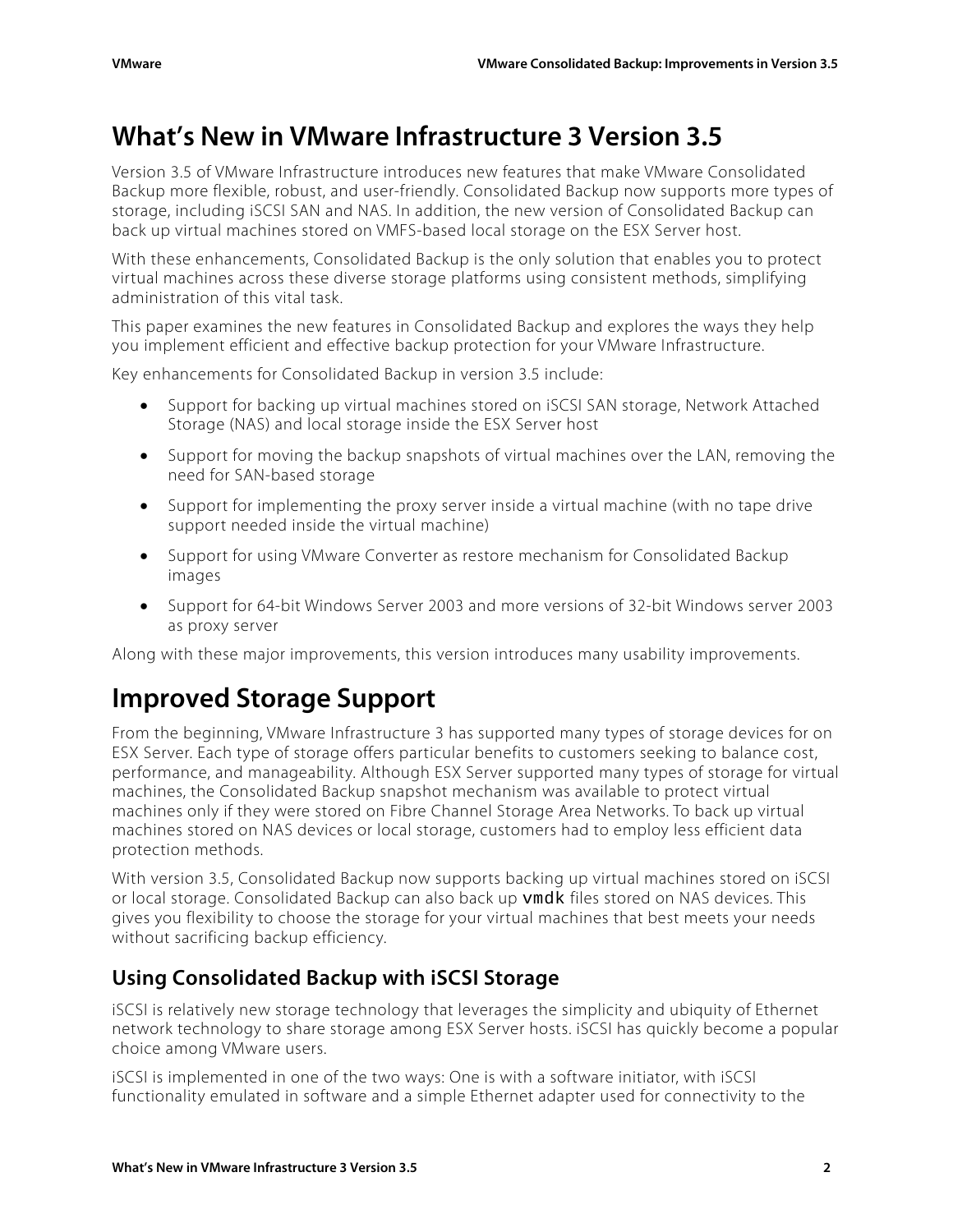network. The other method uses specialized iSCSI network adapters for connectivity. These adapters act as HBA interfaces but connect to the Ethernet network. Consolidated Backup supports both of these methods of connecting iSCSI storage to ESX Server hosts.

Your environment must meet the following requirements to enable Consolidated Backup to back up virtual machines stored on iSCSI storage:

- All ESX Server hosts and the proxy server must be able to see the iSCSI LUNs being protected
- VMFS must be used to store the virtual machines

These requirements are exactly same as those for implementing Consolidated Backup in a Fibre Channel SAN environment.

After you configure your iSCSI storage to work with ESX Server, configuring the proxy server is a simple task. Because iSCSI storage can be accessed from within a virtual machine using a software initiator, you can implement the proxy server in a virtual machine.

A software initiator gives you flexibility, but it also imposes demands on the resources of the host. Before implementing iSCSI using a software initiator, carefully consider the implications of such a configuration for storage performance. You should also gauge the impact of the CPU, memory, and networking resources available in the proxy server on scalability of the backup infrastructure.

If the resource requirements of a software initiator are reasonable, you can implement the proxy server inside a virtual machine. The proxy server still must run the Windows Server 2003 operating system, but you run that operating system and the proxy server software in a virtual machine eliminating the need to designate a separate physical system for taking backups.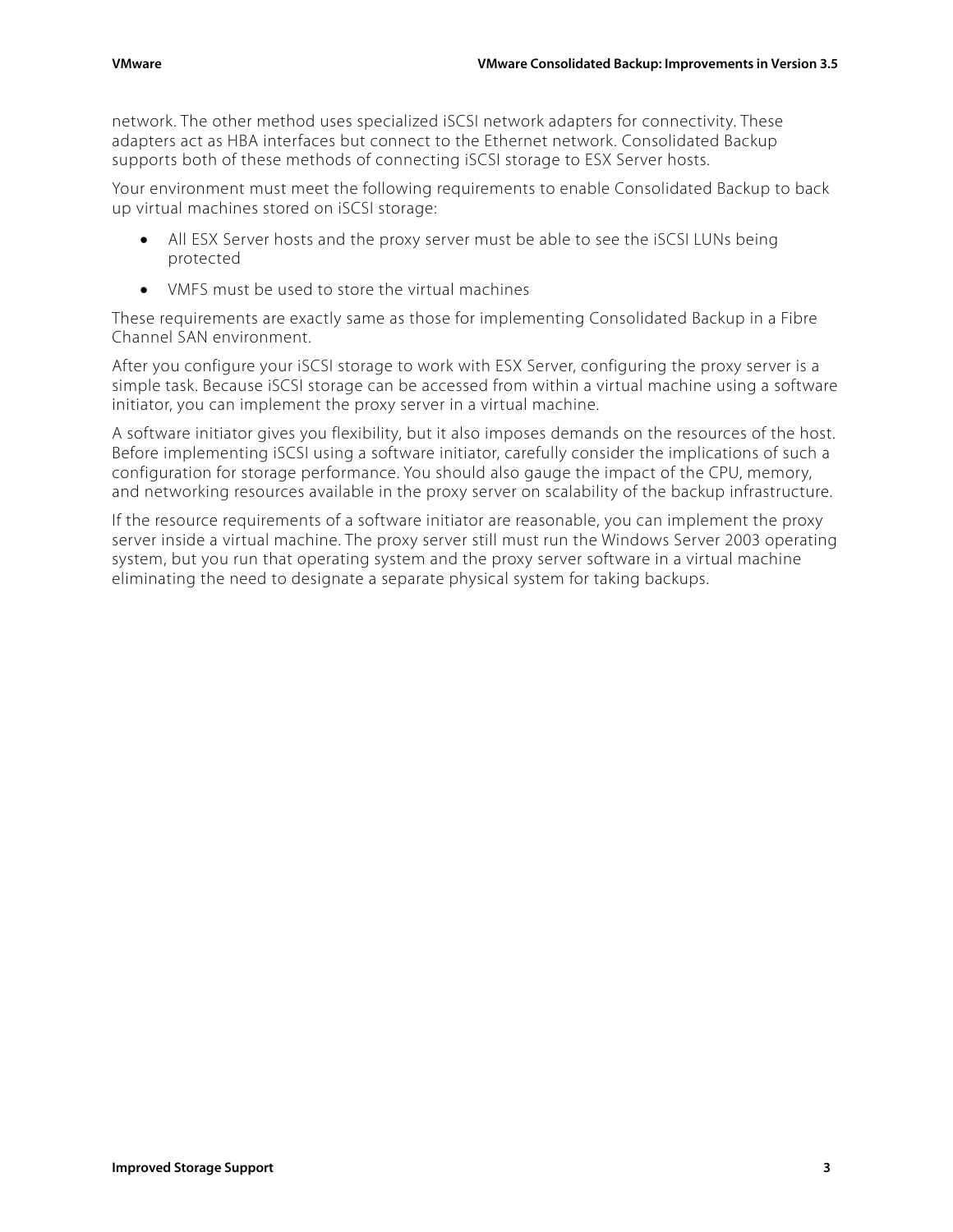<span id="page-5-0"></span>

### **ESX Server**

**Figure 1: Implementing Consolidated Backup with iSCSI SAN storage** 

Figure 1 shows how Consolidated Backup is implemented using iSCSI SAN storage. The ESX Server host, the iSCSI storage, and the backup proxy server are connected using either hardware iSCSI initiators or software initiators. If the backup proxy server is using a software initiator, it can be implemented in a virtual machine. Consolidated Backup functions exactly the same way whether the backup proxy is on a physical host or in a virtual machine.

As shown in the Figure 1, a Consolidated Backup snapshot creates a delta disk file that holds all the writes after the snapshot is taken. Thus the virtual machine you are backing up (VM3 in this case) can continue to functioning normally while the backup proxy is backing up its VMDK file. The VLUN driver installed on the proxy server makes the VM3, vmdk file appear to be a virtual drive. Backup software then backs up the data on this drive to a secondary medium such as a tape drive.

This procedure is same procedure you would use to create a backup using Consolidated Backup and a Fibre Channel SAN. Indeed, iSCSI storage is a type of SAN that retains all the benefits of SAN shared storage including block addressability.

### **LAN-based Data Mover**

Version 3.5 of VMware Infrastructure 3 adds a new option for actually moving backup data. Consolidated Backup previously relied on a storage network to move data from an ESX Server host to a proxy server. Both transport methods enjoy the core Consolidated Backup advantages of snapshot-based online backup and offloading the backup workload to a non-production system hosting the backup proxy server.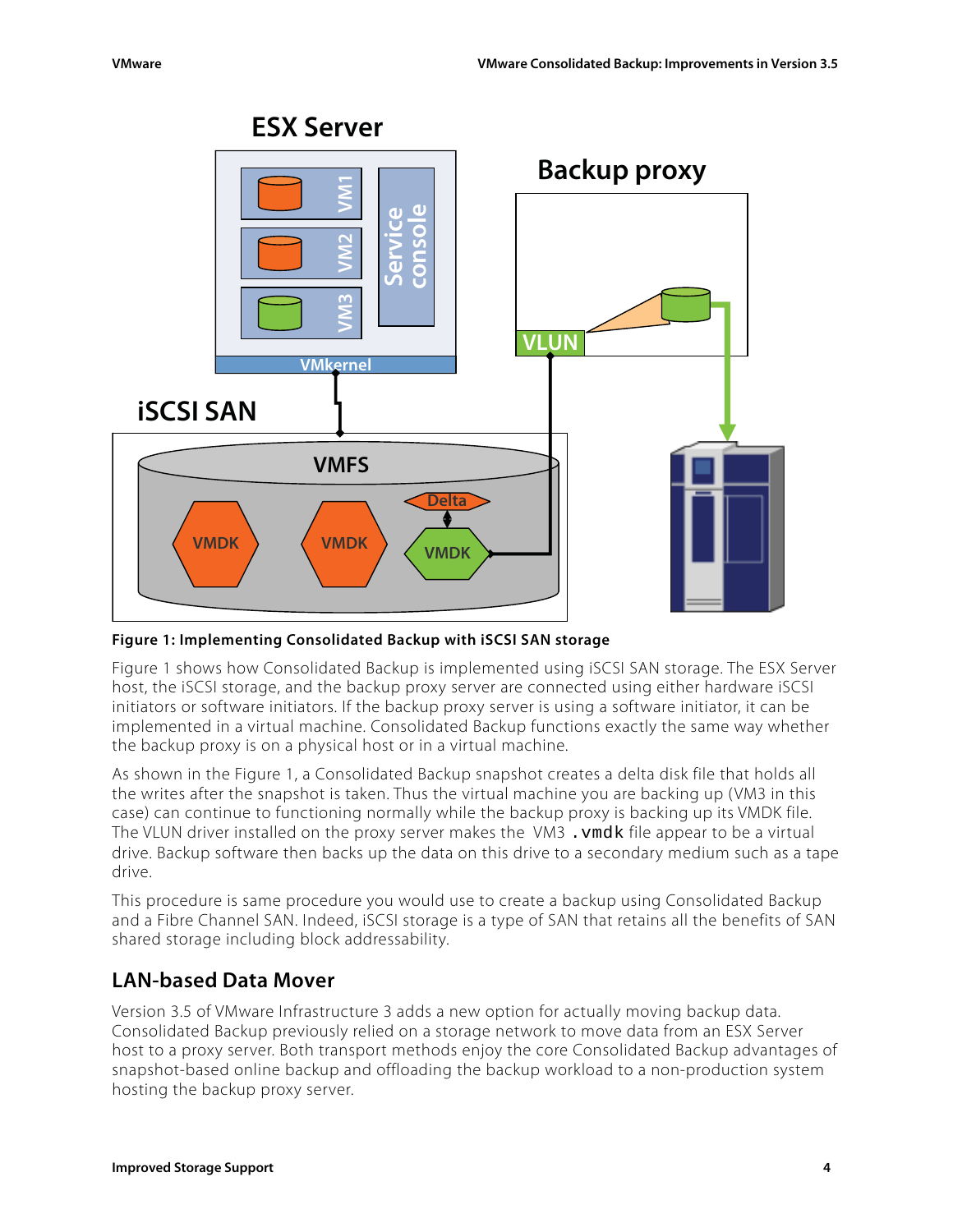The previous dependency on a storage network to move the data meant that you would need to implement block-based storage networking (SAN or iSCSI) to perform backups with maximum efficiency.

With the new LAN-based data mover technology, you can take advantage of the snapshot capability of Consolidated Backup to perform online backup of individual virtual machines even if you do not have a block-based shared storage environment — even if you do not have any shared storage at all. For example, if you use a network attached storage system, internal storage, or direct attached storage, you can back up your virtual machines using Consolidated Backup.

The key advantages of using Consolidated Backup in LAN mode are:

- Backing up virtual machines on NAS or local storage without disruption, using the Consolidated Backup snapshot feature
- Cutting costs of implementing storage by leveraging available storage and Ethernet network connections to back up virtual machines
- Implementing the backup proxy server in a virtual machine, if desired
- Backing up virtual machines on local storage without the need for backup agents installed in the virtual machines



#### **Figure 2: Backing up a virtual machine stored on local storage using LAN-based Consolidated Backup**

Figure 2 shows how Consolidated Backup works in LAN mode to back up a virtual machine. Consolidated Backup creates a snapshot of the virtual machine's vmdk file (for VM2 in this case). The .vmdk file is then mounted via the ESX Server LAN connection using the VLUN driver installed on the proxy server. Backup software installed on the proxy server then copies the data to the secondary storage, such as tape.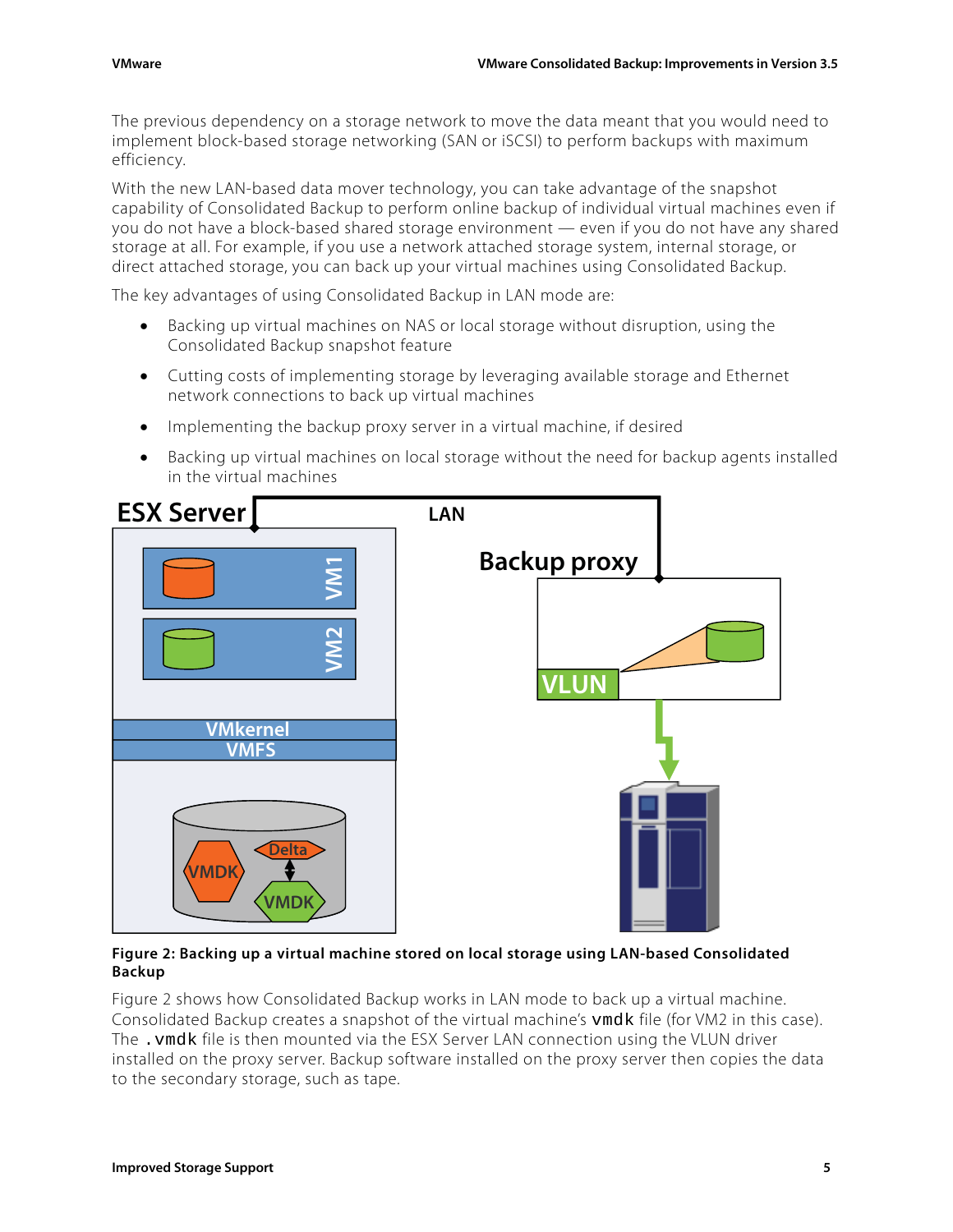<span id="page-7-0"></span>The actual data transfer takes place over the LAN. When the backup software reads data from the virtual drive mounted through the VLUN driver, the data is transferred via the LAN between the ESX Server host on which the virtual machine resides and the backup proxy server. The ESX Server host provides network, CPU, and memory resources for the data transfer. As a result, performance of the virtual machines running alongside the backup job could be affected during the data transfer.

The impact of these resource demands can be minimized by planning backups during off-peak hours and doing robust resource planning.

# **Proxy in a Virtual Machine**

Earlier versions of Consolidated Backup required a separate physical computer for the backup proxy. This was necessary because the proxy server must be able to access the same SAN volumes that the ESX Server hosts are using to store the virtual machines. In addition, it is not possible to connect a Fibre Channel device directly to a virtual machine.

Because Consolidated Backup supports network-based backup and iSCSI devices, the storage accessibility limitations of virtual machines no longer prevent you from using a virtual machine as the backup proxy server.

Now that you do not need a separate physical proxy for backup, you can use Consolidated Backup more cost effectively, especially in small environments where it is impractical to designate a separate proxy server to protect a small number of ESX Server hosts.

You can use a proxy server running in a virtual machine to backup virtual machines stored on iSCSI SAN, NAS, or local storage, provided the virtual machine has access to the storage device. You cannot use a proxy server running in a virtual machine to protect virtual machines stored on a Fibre Channel SAN.

When your proxy server is running in a virtual machine, you can store your backups on secondary NAS storage or on iSCSI storage. You can also store backups on the proxy server's VMDK or RDM storage. It is not currently possible to connect a tape drive to the virtual machine.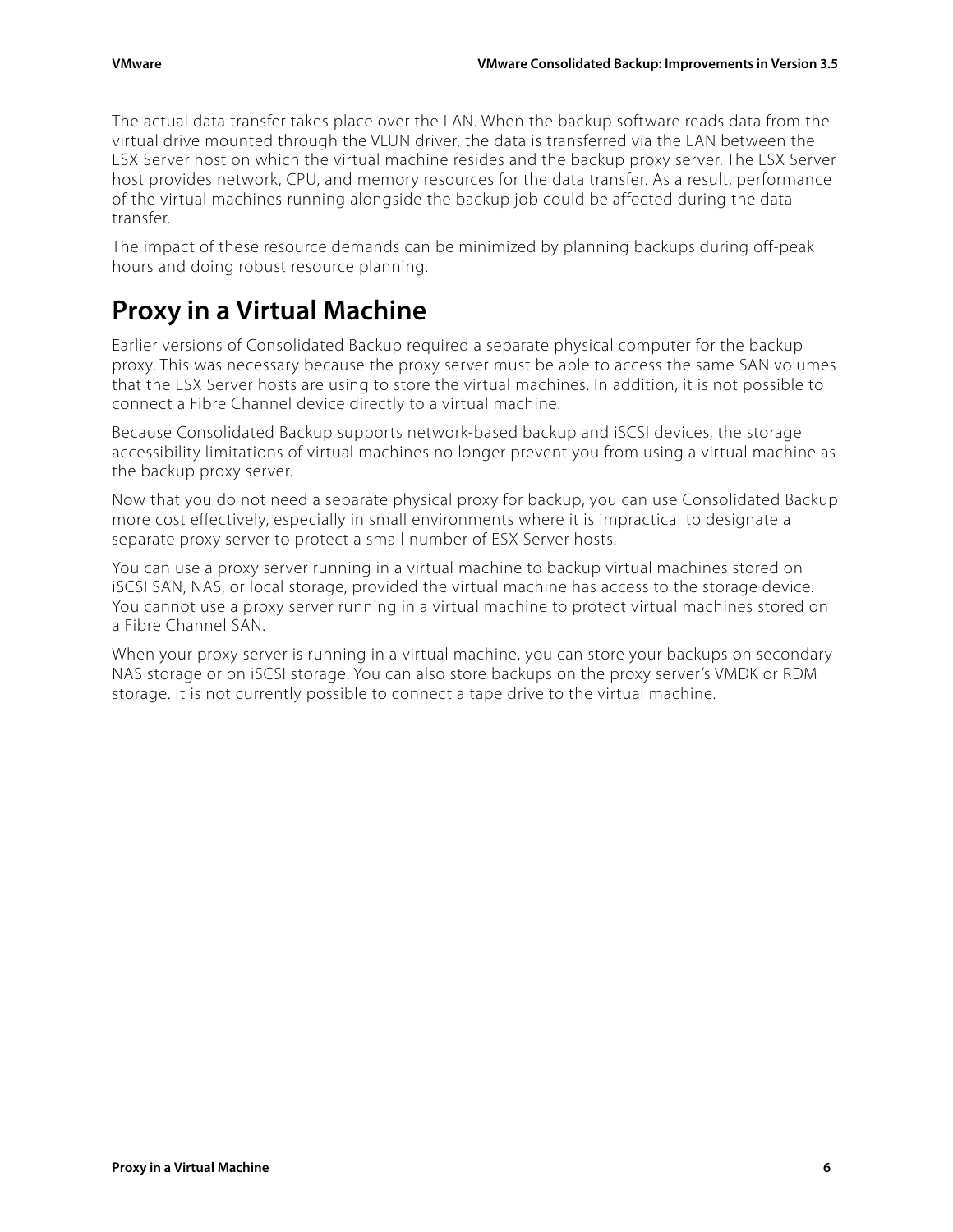<span id="page-8-0"></span>

**Figure 3: Running the backup proxy inside a virtual machine** 

In Figure 3, virtual machine VM1 is used as a backup proxy. This virtual machine must run Windows with the Consolidated Backup VLUN driver installed. It must also have connectivity to the storage used for storing virtual machines (VM2 in this case). Besides being able to access the virtual machines you want to back up, the proxy server virtual machine must have enough disk space to store the backup images. You can connect iSCSI storage using a software initiator inside the virtual machine, use a NAS device, or even use additional virtual disks connected as storage devices to store the backups.

You can use a backup proxy inside a virtual machine to protect more than one ESX Server host. The proxy server virtual machine must be able to see storage on all ESX Server hosts it is protecting.

# **Simplify Restore with VMware Converter**

VMware Infrastructure 3 version 3.5 makes it much easier to use VMware Converter Enterprise to restore a virtual machine from a Consolidated Backup backup image. Using VMware Converter has many advantages over other methods of restoring a backup image. Besides restoring a virtual machine directly to the ESX Server host, VMware Converter can also customize the virtual machine as it is restored. This gives you an easy way to change networking parameters for the virtual machine. This means that you can use a Consolidated Backup image as a template to provision multiple virtual machines.

VMware Converter is integrated with VirtualCenter 2.5. It is installed as an add-on component of VirtualCenter. You can launch it from the VI Client. Figure 4 shows the VMware Converter wizard.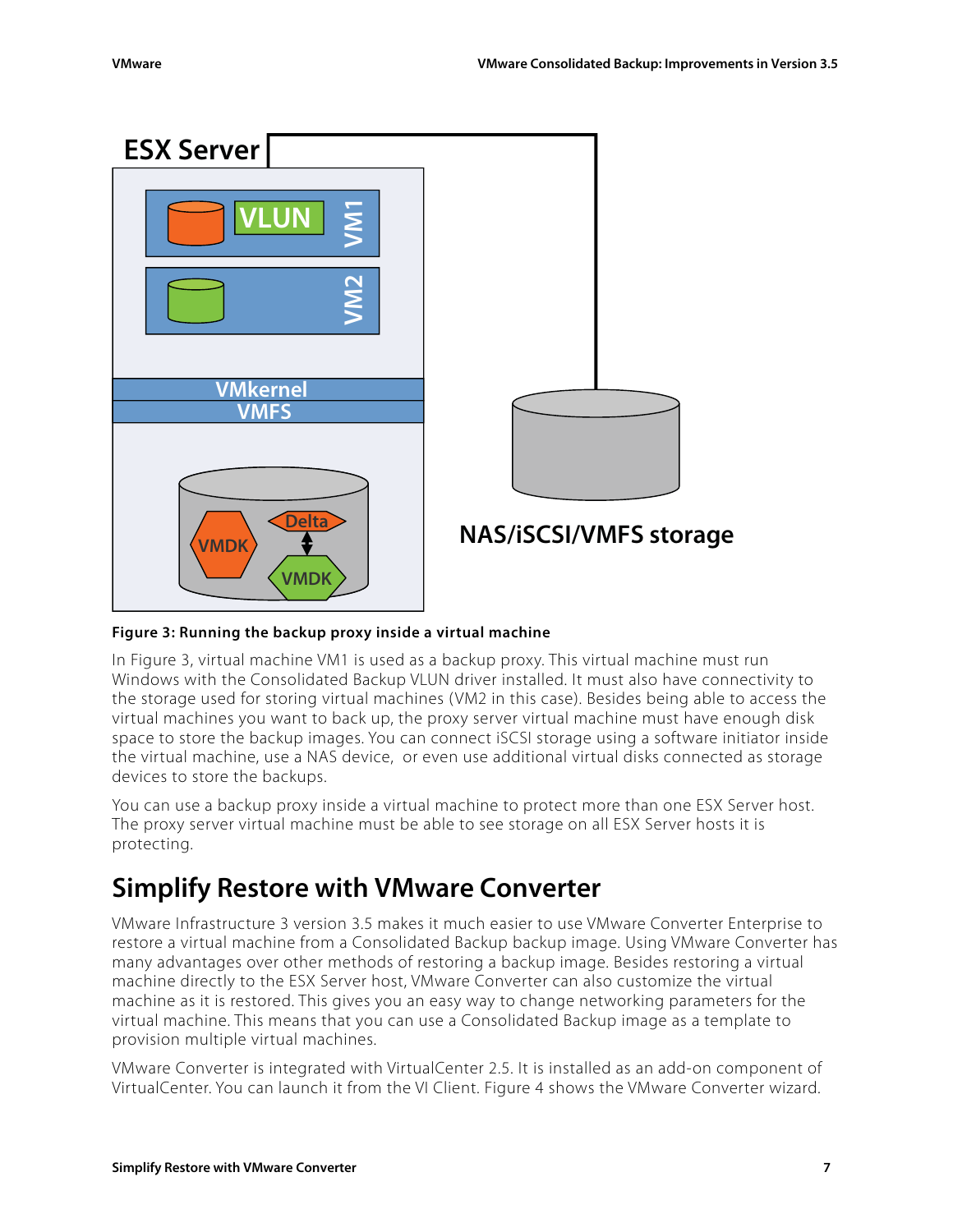<span id="page-9-0"></span>After starting VMware Converter, you can browse for Consolidated Backup images to restore. VMware Converter works only with image-level backups of the virtual machines. It is an excellent tool to restore an entire virtual machine or to provision a new virtual machine from a backup image created by Consolidated Backup.

| <b>Select Virtual Machine</b>                                                              | Which virtual machine or image do you want to import?                                                                                                            |                                                                                                                                     |
|--------------------------------------------------------------------------------------------|------------------------------------------------------------------------------------------------------------------------------------------------------------------|-------------------------------------------------------------------------------------------------------------------------------------|
| Step 1: Source<br>Source Type<br><b>Virtual Machine</b><br>Source Data                     | Specify the UNC path and filename for the virtual machine or image<br>you want to import (e.g. "liservernameimyvm.vmx").<br>Click here for supported file types. |                                                                                                                                     |
| Step 2: Destination<br>Step 3: Customization<br>Step 4: Schedule Task<br>Ready to Complete | Authentication<br>Enter the DOMAIN user name and password to access the above<br>path.<br>User name:                                                             |                                                                                                                                     |
|                                                                                            | Password:                                                                                                                                                        | <b>I File Types</b><br>mport virtual machines or images of the following type:<br>Mware Workstation Files (*.vmx, *.vmtn)           |
| Help                                                                                       | Log Info $>>$<br><back<br>Next<br/>Cancel</back<br>                                                                                                              | Mware Consolidated Backup (*.vmx)<br>icrosoft Virtual Server Files (*.vmc)<br>mantec Backup Exec(TM) System Recovery image (*.sv2i) |

#### **Figure 4: Using VMware Converter to restore Consolidated Backup image backups**

If you need to restore single files, you should use Consolidated Backup file-level backups (supported for Windows virtual machines only) and the restore function of third-party backup software.

## **Usability Improvements**

Besides the enhancements detailed in this paper, VMware Infrastructure 3 version 3.5 brings many other improvements to Consolidated Back, providing better usability and broadening the range of supported configurations. Some of the changes are:

- Optional prompt for passwords if you want to perform interactive backup jobs.
- Support for custom scripts Consolidated Backup can run if a backup fails. This allows cleanup and better notifications in case of backup job failure.
- Graceful exit when a backup job is interrupted. Consolidated Backup now cleans up the snapshots and temporary files on the proxy when you interrupt the backup process.
- Support for installing the Consolidated Backup proxy and VirtualCenter Management Server on the same host.
- Support for storage array WWNs, so device mapping need not be exactly the same on ESX Server hosts and the backup proxy.